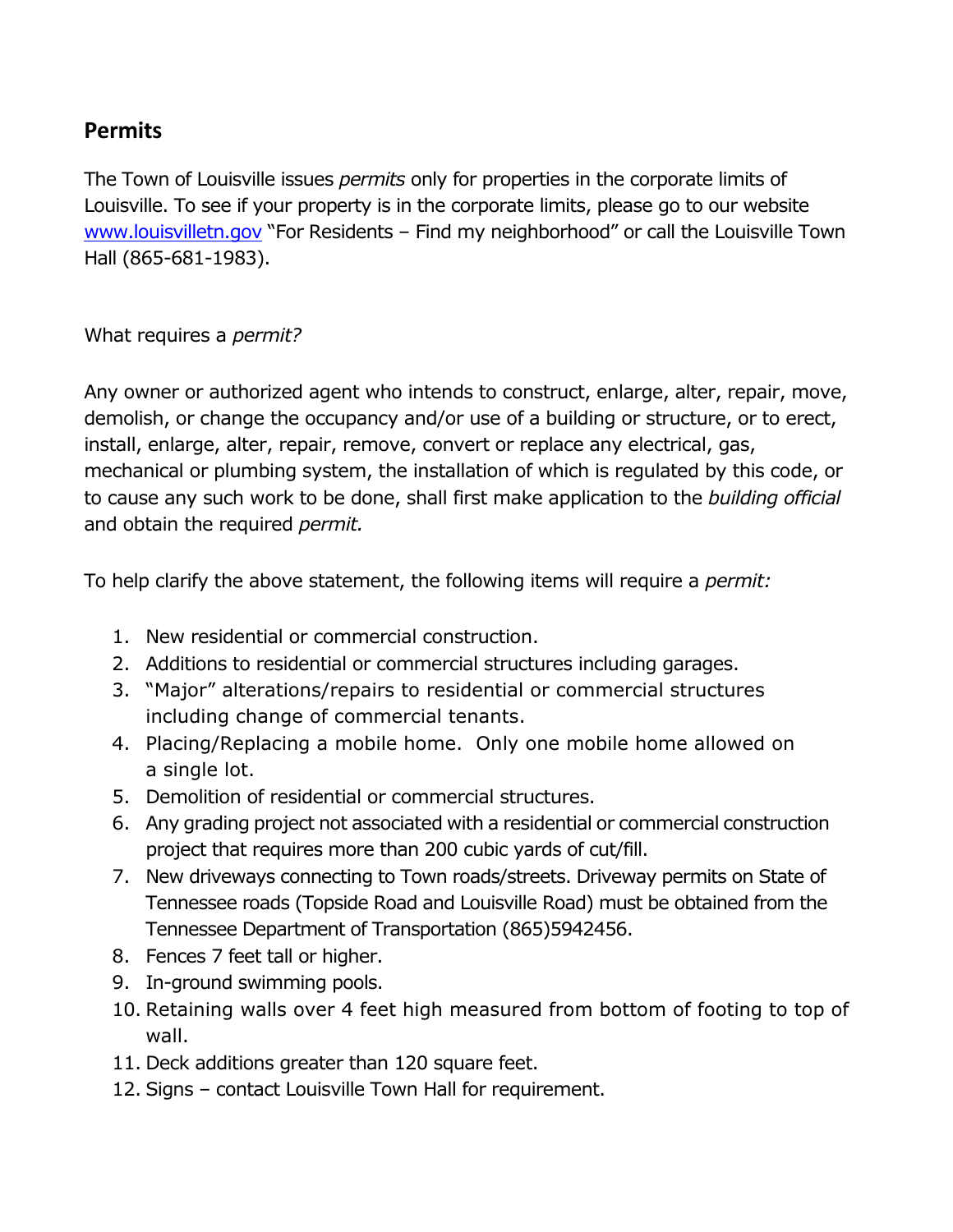What does not require a *permit?*

- 1. "Cosmetic" upgrades such as new floor, wall and ceiling finishes.
- 2. Replacing roofs and less than 30% of roof deck (replacing more than 30% of roof deck and/or replacement of roof framing falls into the "major" repair category and would require a permit).
- 3. Replacing siding, soffits and etc.
- 4. Replacing gutters and downspouts.
- 5. Fences not over 7 feet high.
- 6. One-story detached accessory structures such as storage sheds, playhouses and etc. with a floor area not greater than 120 square feet.
- 7. Replacing heating/cooling unit.
- 8. Replacing toilet fixtures, kitchen sinks and water heaters.

How to obtain a *permit.*

- 1. Contact Town of Louisville administration for the appropriate planning/permitting process.
- 2. Refer to the "Building and Permit Checklist" attached to the building permit for further instructions.
- 3. For any zoning issues please refer to the "Zoning" section on this website.
- 4. If applicable submit two (2) copies site and building plans to the Louisville Planning commission for review/approval.
- 5. Submit two (2) sets of plans to the codes staff for review/approval (this process takes 2-3 days.)
- 6. Submit two(2) copies of site plan/sketch showing property boundaries, location of structure(s) & applicable Minimum Yard Requirements (set backs). See Chapter 8 of Louisville Zoning Ordinance & Ordinance 2012-07
- *7.* Fill out and sign the *"Building Permit Application".*
- 8. Submit payment of the permit fee. (Check or cash only)
- 9. The permit, or copy thereof, is to be kept on the job site.